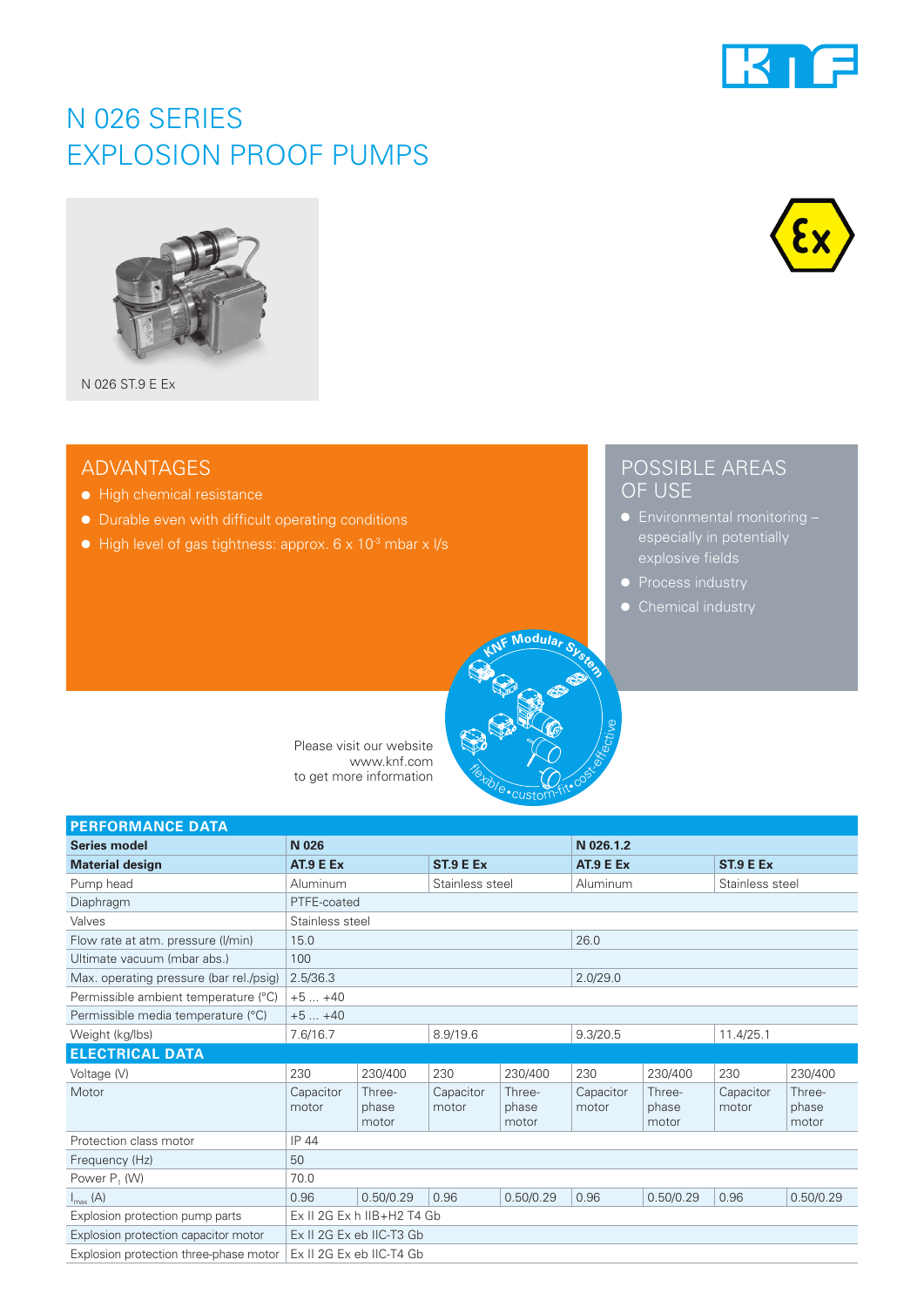## N 026 AT.9 E EX | ST.9 E EX

| <b>PERFORMANCE DATA</b> |                                                       |                                                 |                                          |  |  |  |  |
|-------------------------|-------------------------------------------------------|-------------------------------------------------|------------------------------------------|--|--|--|--|
| <b>Series model</b>     | <b>Flow rate at</b><br>atm. pressure<br>$(I/min)^{1}$ | Max. operat-<br>ing pressure<br>(bar rel./psig) | <b>Ultimate</b><br>vacuum<br>(mbar abs.) |  |  |  |  |
| N 026 AT.9 E Ex         | 15 O                                                  | 2.5/36.3                                        | 100                                      |  |  |  |  |
| N 026 ST.9 E Ex         | 150                                                   | 2.5/36.3                                        | 100                                      |  |  |  |  |

#### <sup>1)</sup> Liter at STP

#### **N 026 \_T.9 E EX**









mm in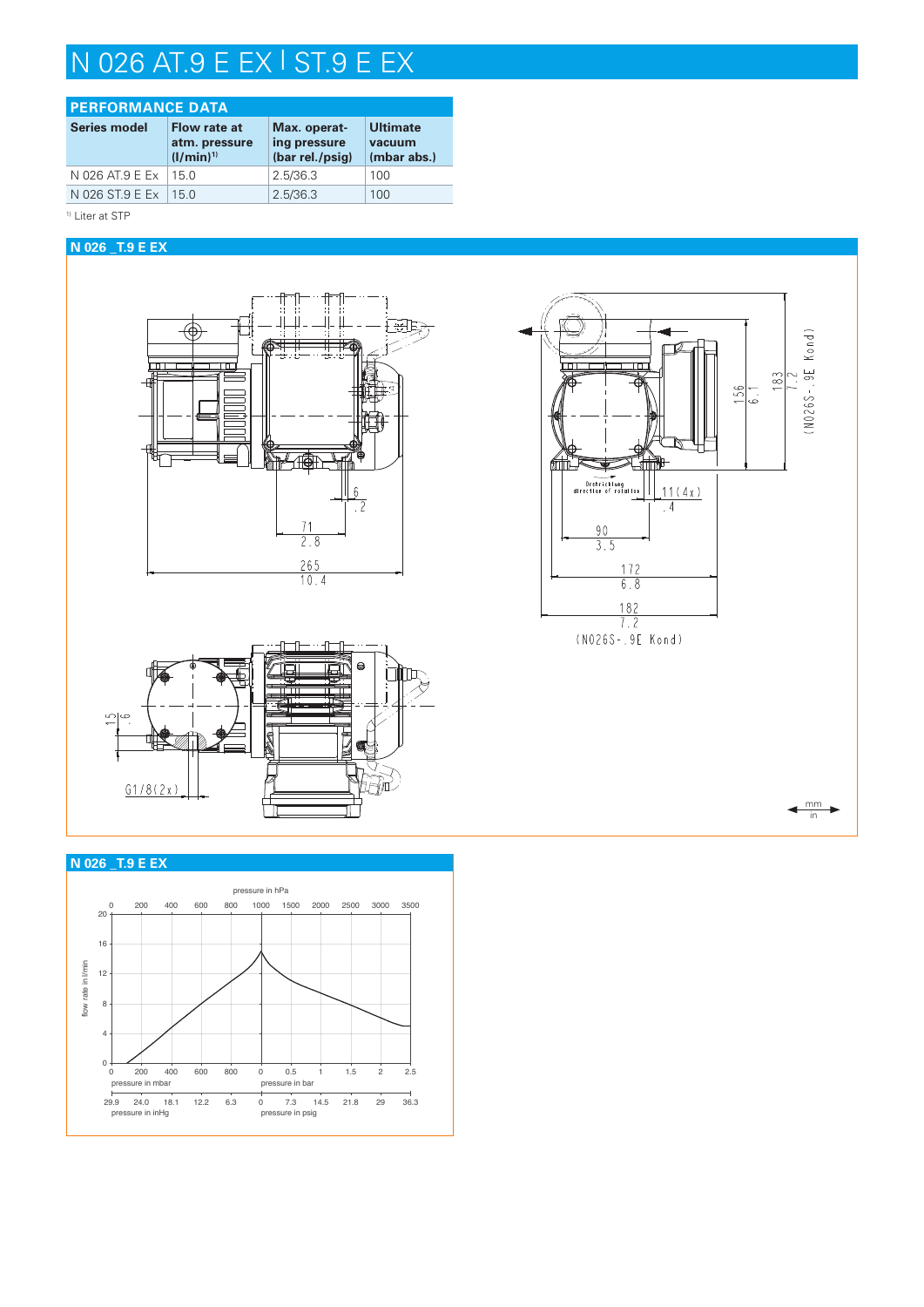# N 026.1.2 AT.9 E EX | ST.9 E EX

| <b>PERFORMANCE DATA</b>    |                                                 |                                                 |                                          |  |  |  |  |
|----------------------------|-------------------------------------------------|-------------------------------------------------|------------------------------------------|--|--|--|--|
| <b>Series model</b>        | Flow rate at<br>atm. pressure<br>$(1/\min)^{1}$ | Max. operat-<br>ing pressure<br>(bar rel./psig) | <b>Ultimate</b><br>vacuum<br>(mbar abs.) |  |  |  |  |
| N 026.1.2 AT.9 E Ex   26.0 |                                                 | 2.0/29.0                                        | 100                                      |  |  |  |  |
| N 026.1.2 ST.9 E Ex   26.0 |                                                 | 2.0/29.0                                        | 100                                      |  |  |  |  |

<sup>1)</sup> Liter at STP

#### **N 026.1.2 \_T.9 E EX**